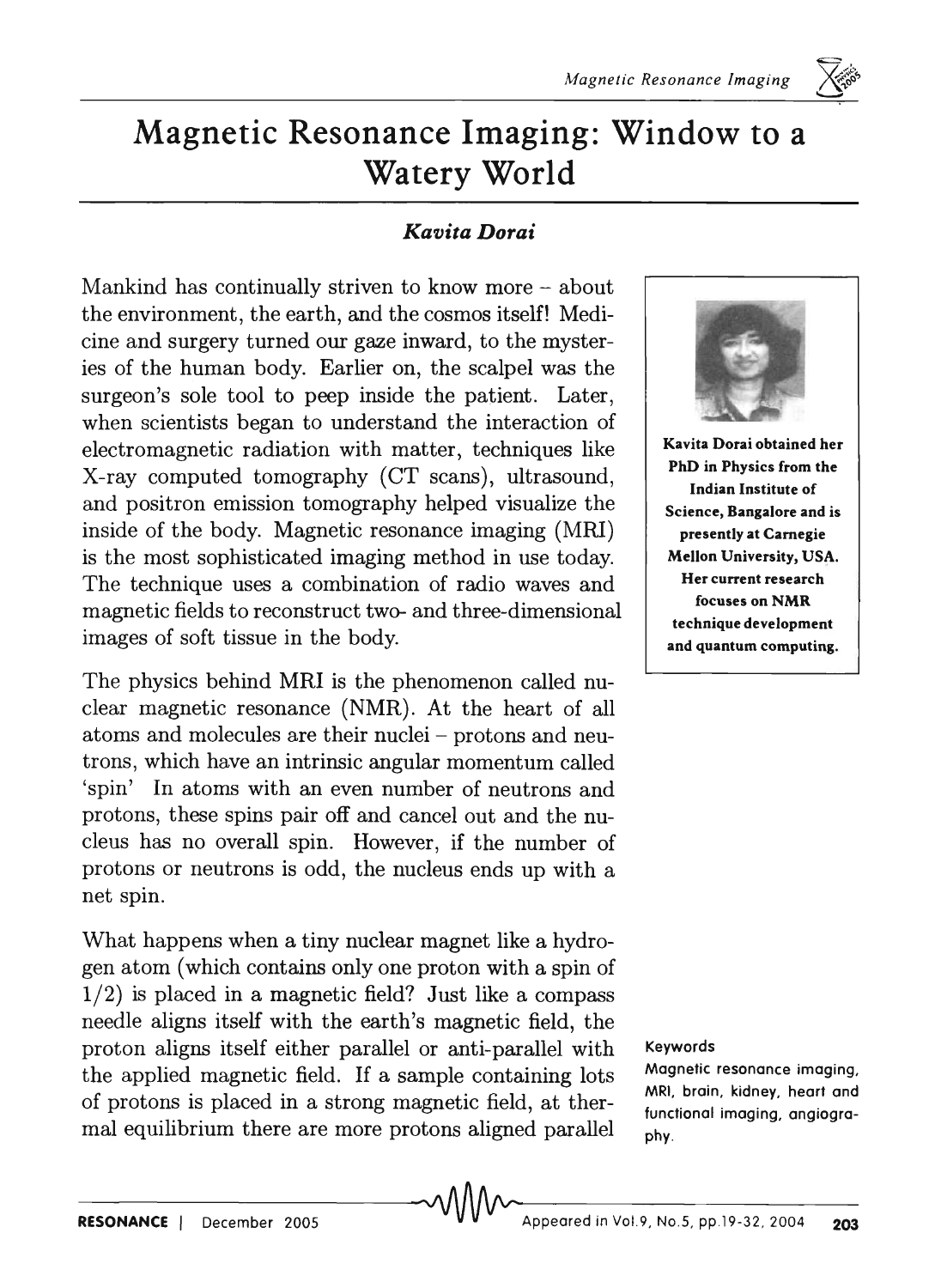Figure 1. A gyroscope precessing in a gravitational field and a nuclear spin precessing in a magnetic field.



to the field (since the parallel alignment has lower energy than the anti-parallel), creating a net magnetization in the sample. Since protons also spin about their axes and have associated spin magnetic moments, in addition to aligning themselves with the magnetic field, they also 'precess' around the direction of the magnetic field. To picture this, recall what happens when a spinning top or gyroscope is placed in a gravitational field. It does not topple over, but instead performs a funny, wobbling movement (called 'precession') around the vertical axis. The torque produced by the gravitational field on its angular momentum makes the top's axis of rotation describe a cone around the axis of the field. In an exactly analogous way, the magnetic moment vector of a nucleus in a magnetic field precesses in a cone around the field, with a precession frequency  $\omega = \gamma B_0$ , where  $B_0$  is the strength of the applied magnetic field. The quantity  $\gamma$ is called the gyromagnetic ratio (since it is a ratio of the gyroscopic precession rate to the magnetic field), and is a characteristic of the nucleus (see *Box* 1 for a more precise description of how nuclei behave in their quantum mechanical world). For hydrogen  $\gamma = 42.57 \text{MHz} T^{-1}$ , so in a magnetic field of one Tesla (10,000 Gauss), protons precess at a rate of 42.57 million revolutions per second. This frequency is in the radiofrequency range of the spectrum of electromagnetic waves (the FM radio band is from 88 to 108 MHz).

Magnetic Resonance Imaging (MRI) is the most sophisticated imaging method in use today. The technique uses a combination of radio waves and magnetic fields to reconstruct the images of soft tissue in the body.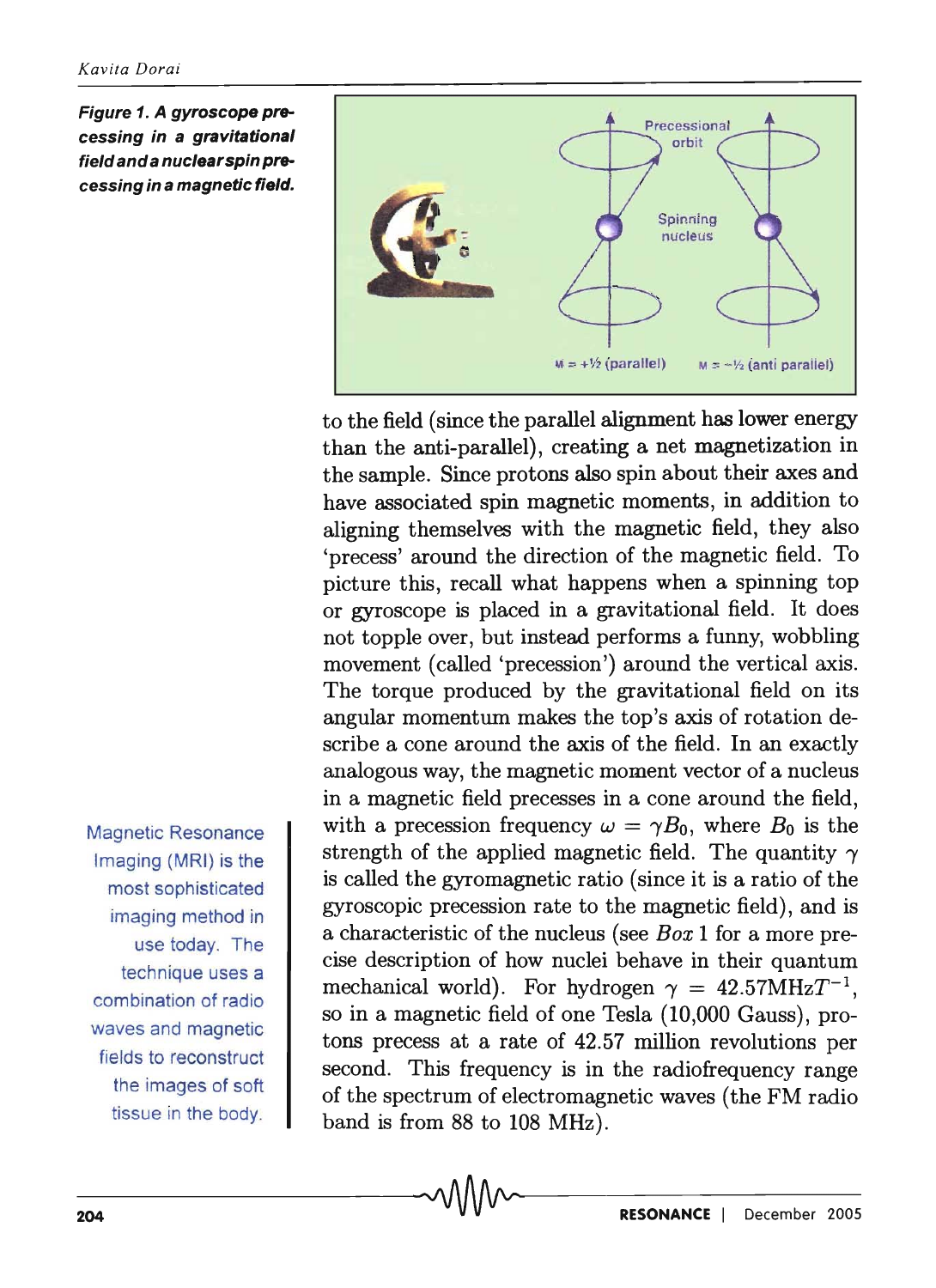### Box 1. The Quantum Gyroscope

The nucleus is a quantum mechanical object and its spin angular momentum is quantized. It comes in chunks of  $\hbar$  the Planck's constant, and only certain orientations of its magnetic moment with respect to the external magnetic field are allowed. A spin- $1/2$  can be pictured as being aligned parallel or anti-parallel with the applied magnetic field. It is not so easy to form vector pictures of a spin-1 particle or a spin-3/2 particle oriented in a magnetic field.

The energy of interaction for a magnetic moment in a magnetic field of strength  $B_0$  is described by the Hamiltonian

$$
H = -\mu.B_0.\tag{a}
$$

Since nuclear spin is quantized, only discrete energy states are allowed, given by

$$
E_m = -\gamma \hbar B_0 m. \tag{b}
$$

For a proton (with spin quantum number  $I = 1/2$ ), the energy eigenvalues are  $E_{+1/2} =$  $-\gamma \hbar B_0/2$  and  $E_{-1/2} = +\gamma \hbar B_0/2$ , with an energy difference of  $\Delta E = \gamma \hbar B_0$ .

Now let us apply a radiofrequency pulse, with an energy equal to the difference between the two energy levels, to a collection of these protons in a magnetic field. The spins flip between the two orientations absorbing/emitting photons. This emission/absorption of rf energy by the protons is what is detected as a *resonance.* The resonance matching condition is

$$
\hbar\omega = \Delta E = \gamma \hbar B_0,\tag{c}
$$

where  $\omega = \gamma B_0$  corresponds to the classical precession frequency.

If an rf pulse is now applied to the protons at the Larmor frequency, the protons are excited and 'flip' from the lower to the higher energy states. This is the phenomenon of *resonance*. Once the rf is switched off, the magnetization again precesses freely about the main magnetic field. According to Faraday's law of induction, this time dependent precession induces a current in an rf coil and which is detected as the NMR signal. This is how an NMR spectrometer 'sees' the protons (see *Box*  2 for a discussion on the major hardware components of a magnetic resonance imaging system).

Living tissue consists of  $60-80\%$  water - truly a watery world! Nuclei of hydrogen atoms, i.e., protons (with spin of  $1/2$ , are present in water and in lipids, and are the

In a magnetic field of one Tesla (10,000 Gauss), protons precess at a rate of 42. 57 million revolutions per second. This is in the radio frequency range of the electromagnetic spectrum (the **FM** radio band is from 88 to 108 MHz).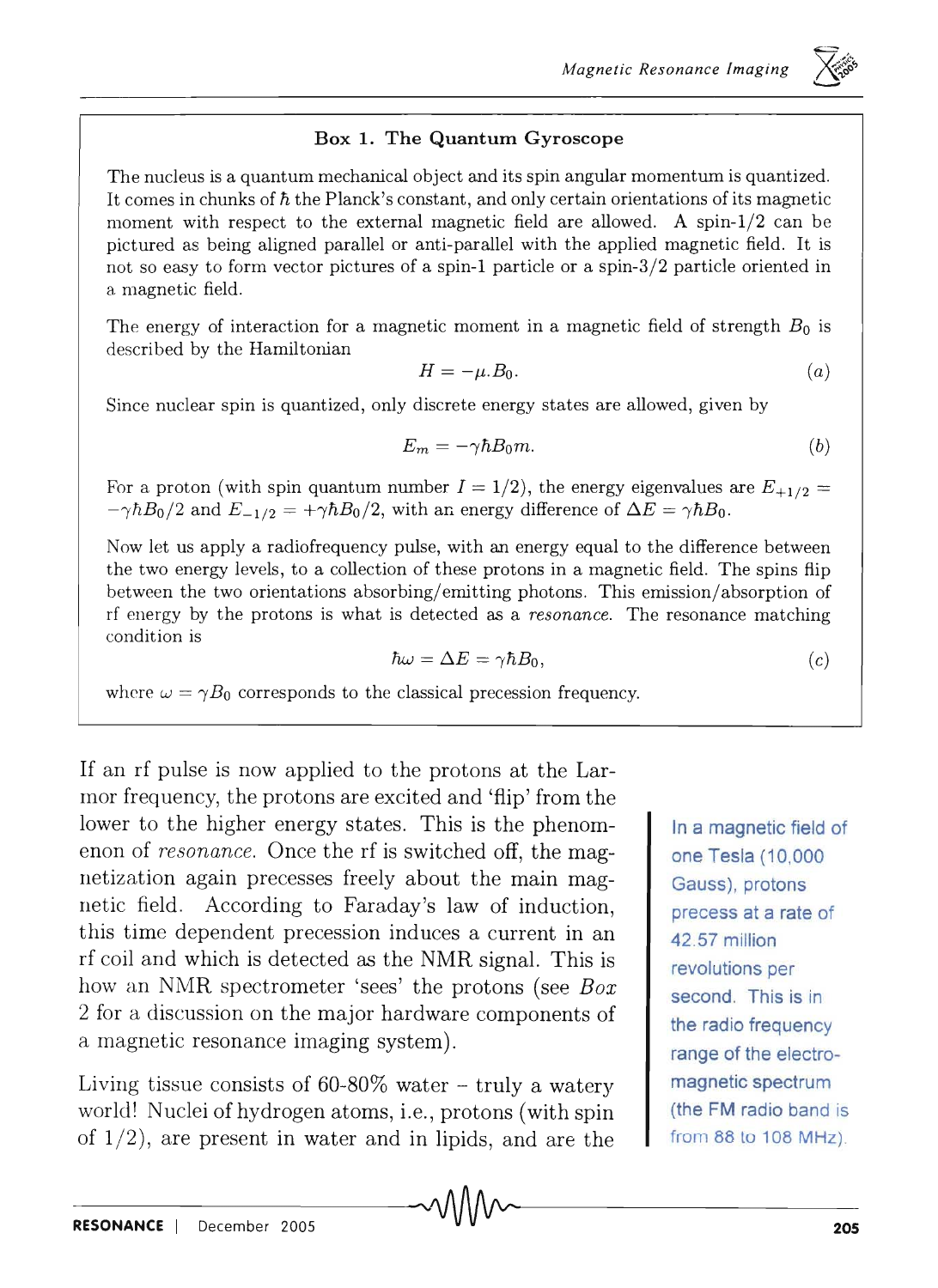#### Box 2. **Mill** Machines: Magnetic Personalities

There are three different types of magnetic fields required for imaging: the main magnetic field, the gradient fields and the rf field for signal detection. The main MRl magnet is a forbidding looking object: typical magnets of today are superconducting, with field strengths of 0.5-2.0 T, a clear bore of 100 cm (through which the patient is inserted) and a mass of around 7000 kg. Superconductors are materials (certain alloys and metals) that exhibit no electrical resistance below a certain critical temperature in the range 10-20 K. The magnet is left running continuously, at a constant field and liquid helium temperatures.

Most MRl systems have gradient windings that produce three orthogonal field gradients. Essentially a gradient winding produces a quadrupole field. A gradient can be produced at any angle to the main field, as required when using projection reconstruction imaging methods, The function of the rf coil is to apply rf pulses to the patient and to receive the weak free induction signal emanating from the patient. The coils surround the patient and are tuned to the Larmor frequency. The magnetic energy stored in an MRI magnet is quite substantial.

The superconducting coil carries a typical current of 500 A and has a typical inductance of the order of 80 Henry. The magnetostatic energy  $E_M$  stored in an inductance  $L$  at a current  $i$  is given by

$$
E_M = \frac{1}{2}Li^2 = 1 \times 10^7 J.
$$

10 Mega JouIes is the same amount of kinetic energy of a 100-ton engine moving at  $14 \text{ m s}^{-1}$ . If the superconducting magnet were to suddenly 'quench' (revert to becoming a normal conductor if the helium bath surrounding the coils suddenly evaporates), all this energy wouId be converted to heat. The remaining helium instantly vaporizes and blows out the top of the magnet in 30 sec, not a sight to be experienced at close quarters! However, such magnets are extremely stable and rarely quench.



**A typical MRI scanner**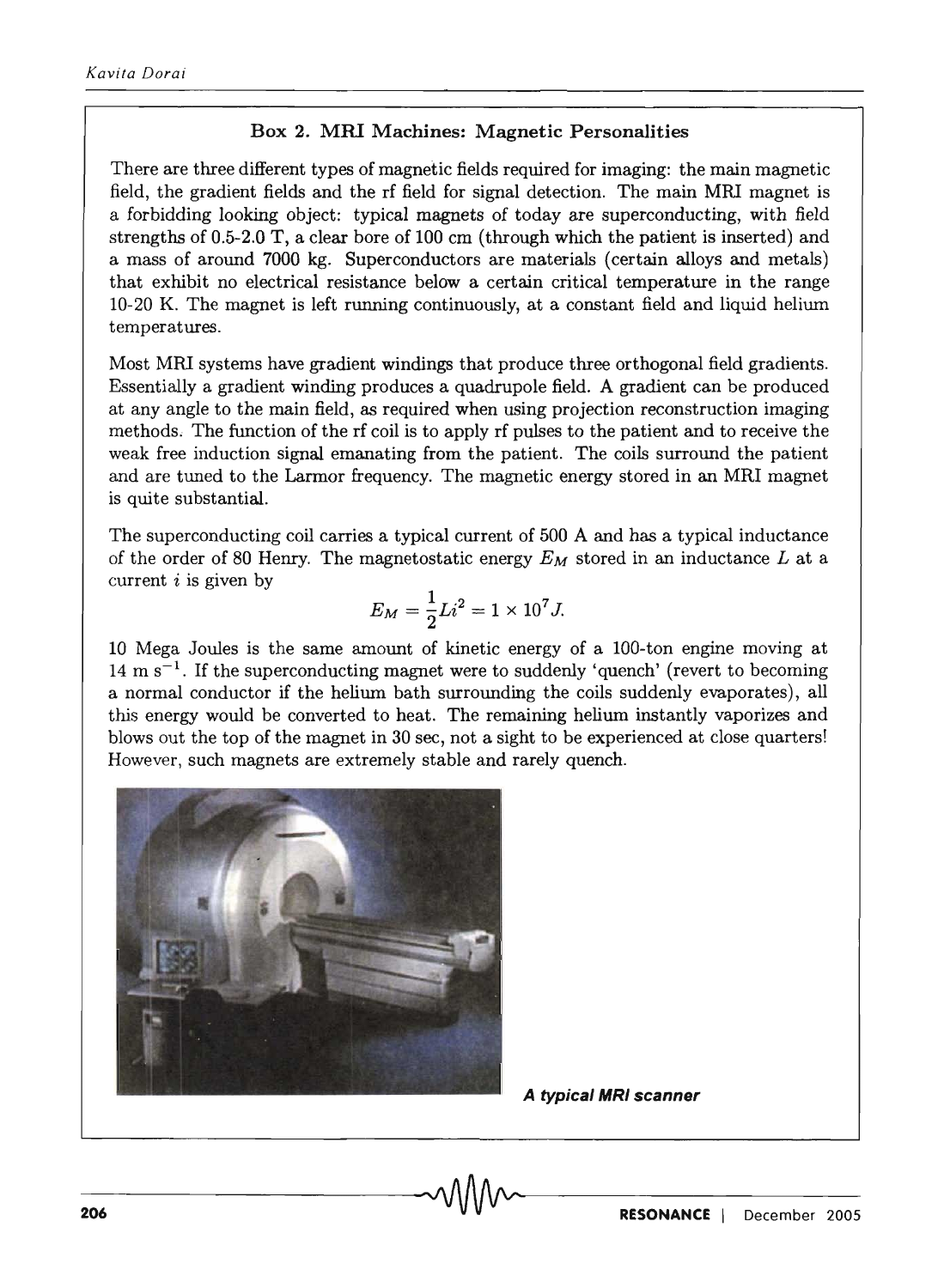objects that the MRI machine 'sees'. An MRI image is a map of the distribution of the water protons inside the body. MRI can quantify the amount of water in the tissue being imaged. It can also quantify the rate of flow and diffusion of water. By detecting the response of these tiny nuclear magnets (the water protons) to a colossal magnetic field, one can obtain amazing pictures of tissues, organs and even the human brain. Other nuclei like carbon, sodium and phosphorus also possess magnetic properties and in principle can be used for imaging. However, their gyromagnetic ratio and hence the magnetic resonance signal, is much less than that of hydrogen atoms. MRI of nuclei other than hydrogen is very difficult and is seldom attempted. We will now discover how to reconstruct an image of an object by probing its water density.

## Images from Inner Space

In a uniform magnetic field, all the water protons would resonate at the same precession frequency. The trick to obtaining an image of the protons is to differentiate them spatially. One way to do this is to make protons that are located in different regions in space resonate at slightly different frequencies. Since the gyromagnetic ratio of protons cannot be altered, this implies that the magnetic field should have different values at different points in space. In addition to the homogeneous field in the z direction, suppose a linear variation in the z direction is superimposed,

$$
B_z = B_0 + zG_z, \tag{1}
$$

where  $G_z$  is the field gradient. The term 'gradient' implies that the magnetic field is altered along a particular direction. The precession frequency of the proton is directly proportional to the applied field

$$
\omega = \gamma B_z = \gamma B_0 + \gamma z G_z \tag{2}
$$

A living tissue consists of 60-80% water  $-$  truly a watery world! Nuclei of hydrogen atoms, i.e., protons (with spin of 1/2), are present in water and in lipids, and are the objects that the MRI machine 'sees'.

The trick to obtaining an image of the protons is to differentiate them spatially. This is achieved in MRI, by applying linearly increasing magnetic field **gradients**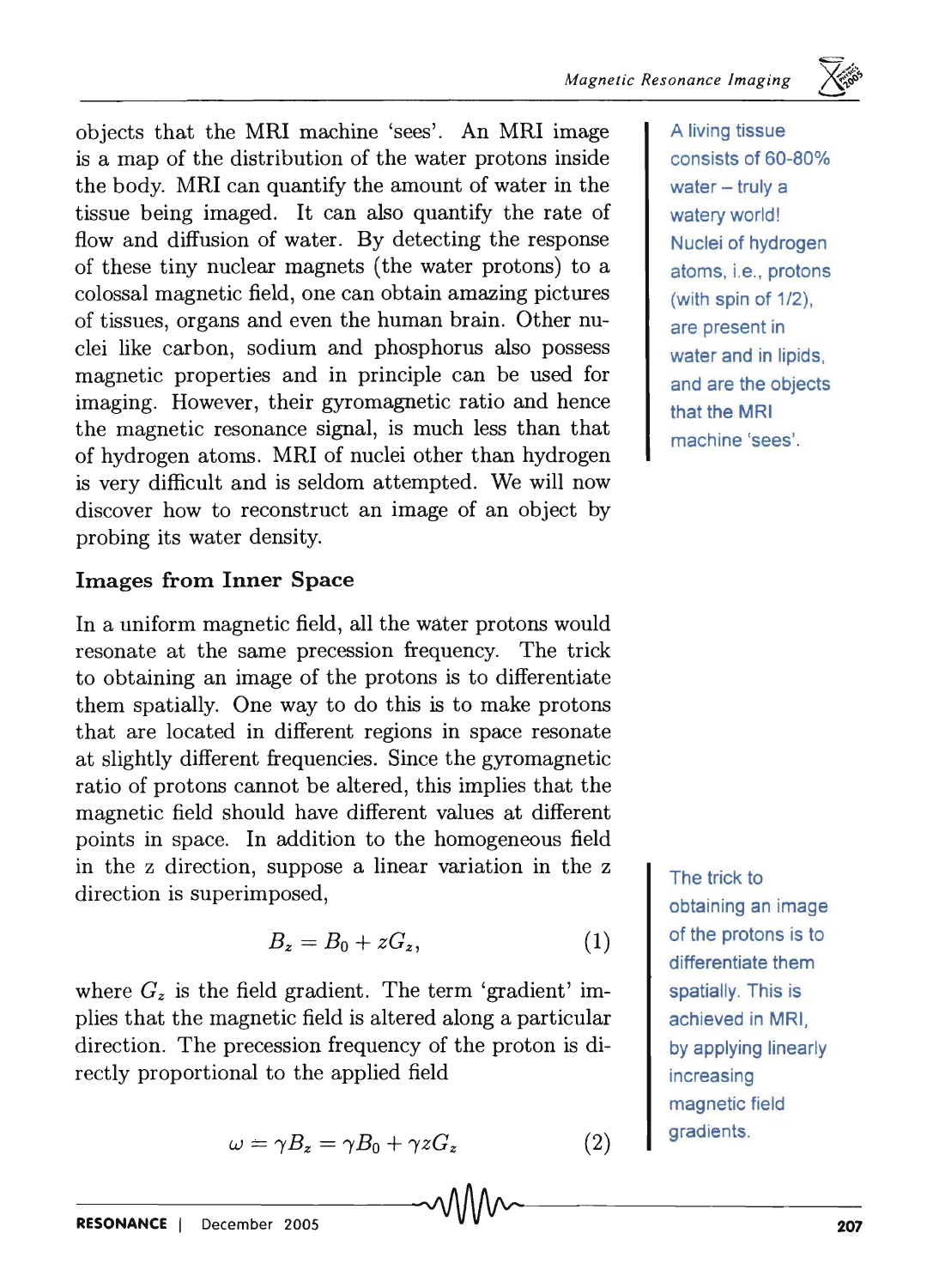A two-dimensional image is obtained in three steps. In the first step, called 'slice selection', spins in a slice are selectively excited. The next step is to distinguish the signal coming from different spatial locations within the slice. This is done by applying a gradient G<sub>x</sub> (called the frequency encoding gradient).

and in this case is proportional to the proton's position on the z axis, as well as the strength of the applied gradient. Since  $G<sub>z</sub>$  is a known gradient and  $\omega$  can be measured, one can give the protons in a specific region, a unique address or a 'spatial label' .

A two-dimensional MR image is acquired in three steps. In the first step called 'slice selection', spins in the slice of interest are excited. This is achieved by applying the gradient  $G_z$  during an rf pulse of a specific frequency bandwidth. Instead of a single precession frequency, the NMR signal now contains a spread or bandwidth of frequencies, with the amplitude of each frequency component being proportional to the amount of those protons experiencing the corresponding field. Only nuclei in the plane with corresponding frequencies will be excited and a slice will be selected. No signals are excited or detected from areas outside the defined slice. The thickness of the excited slice  $\Delta z$  is related to the gradient amplitude  $G_z$ and the rf bandwidth  $\Delta f$  as

$$
\Delta z = \Delta f / \gamma G_z. \tag{3}
$$

A larger slice will be excited if  $\Delta f$  is increased to include more frequencies, or alternately if the strength of  $G_z$  is decreased. The location of the excited slice is varied by transmitting an rf pulse of a different central frequency. One has thus obtained a ID projection of spin density. Of course, a ID projection is hardly an image and something more creative will have to be done in order to get some real MRI pictures.

After the slice has been selected, the next step is to distinguish the signal coming from different spatial locations within this slice. This is done by applying a gradient *Gx* (called the frequency encoding gradient) in the x-direction during the time the signal is acquired. The acquired signal contains different amplitudes (due to varying water content) and different frequencies (due to the magnetic field gradients). A time-varying sig-

-20-8---------------------------~~--------------------------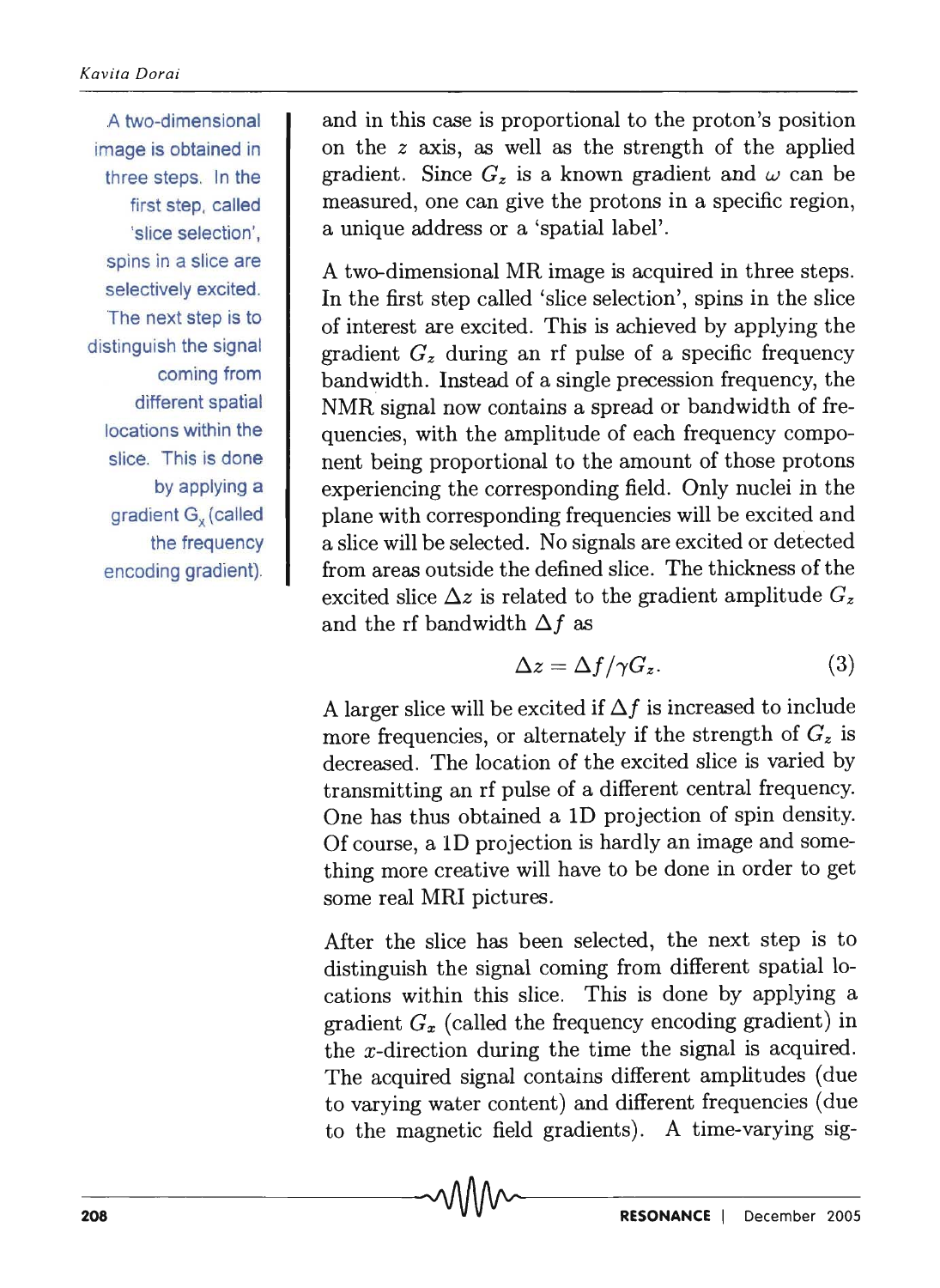nal can be broken up into its various sinusoidal frequency components using a mathematical method called *Fourier transform.* In NMR, a Fourier transform of the time-varying rf signal gives us a spectrum of the different resonance frequencies of the nuclei in the sample. The MRI signal can be decomposed into its amplitude and frequency components using the Fourier transform. Since  $G_x$  is known, the frequency can be related to position and the MR image shows the spatial distribution of water.

The final step in acquiring the 2D MR image is to encode the information of the second spatial dimension, i.e., the *y* coordinates of the protons. This is done by applying a second gradient  $G_y$  (called the phase encoding gradient) in the  $y$  direction. During the phase-encoding period, protons along the *y* direction experience different magnetic fields and acquire a phase angle. After the gradient is turned off, the protons revert to precessing at the frequency of the main magnetic field. However, they remember the previous event by retaining their ycoordinate dependent phase angles. The MR signal now contains both frequency and phase information and the protons are spatially labeled in both dimensions. However, one phase encode gradient of a particular strength enables us to acquire only a ID image. To get a 2D image, the phase encode gradient has to be applied in increments of increasing strength. Each increment corresponds to a ID profile across the sample being imaged in the second dimension. The MR signal can be thought of as being collected in spatial frequency space or the *'kspace',* because of the way the gradients are applied during the imaging sequence. Each point in *k-space* (usually plotted in two dimensions) represents the amount of a particular spatial frequency present in the imaged object. The final mathematical operation to be performed is the 2D Fourier transform. This then gives us the spatial map of the water protons in two dimensions in the

The final step in acquiring the 20 MR image is to encode the information of the second spatial dimension, i.e., the y coordinates of the protons. This is done by applying a second gradient G<sub>S</sub> (called the phase encoding gradient), in the y direction.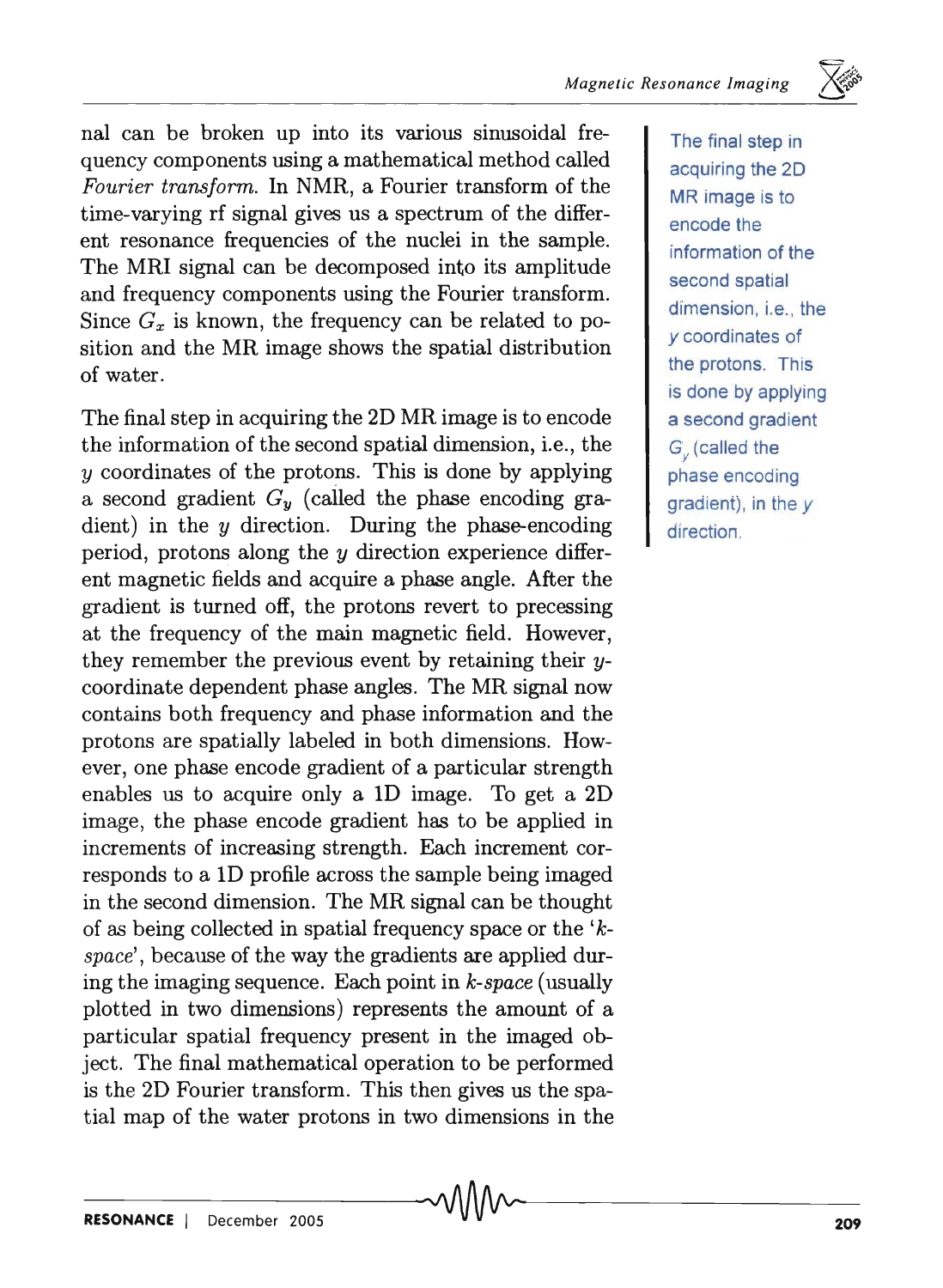One popular imaging technique based on 2D Fourier transforms, emerged from the group of Nobel Laureate Richard Ernst in Switzerland.

The echo-planar imaging method (EPI) of Peter Mansfield is the fastest possible means of generating an MR image. object being imaged. The two frequency axes of the image correspond to the spatial axes *x* and y.

The frequency/phase encoding technique described above is just one way in which the MR image can be constructed and there have been many other methods since developed. One popular imaging technique based on 2D Fourier transforms emerged from the experiments of an Indian scientist Ani! Kumar, while working in the group of Nobel laureate Richard Ernst, in Switzerland. The main idea is to scan *k-space* such that it provides sufficient information to construct the image after the Fourier transform. More rapid ways of scanning the kspace include spiral scanning, back projection and echoplanar imaging (EPI). The echo planar imaging method of Peter Mansfield is the fastest possible means of generating an MR image. The image is acquired using only a single Fourier transform for all points in the imaging plane. The gradient is reversed using a very fast switch, which generates multiple echoes in a single time dimension. The details of the EPI method are rather complex and a technical discussion is beyond the scope of this article.

The concept of a Fourier transform in two dimensions can be extended to three dimensions in order to construct three-dimensional MRI images. The amount of data to be collected and processed and the time to record the data are however prohibitively expensive in most of the cases. To give an idea of the time scales involved in obtaining images, a 2D MR image with a total of 128 pixels along each dimension has a total of  $128^2 = 2^{14}$ pixels. The experiment requires 128 phase encode steps and the time taken to acquire the scan is 64 seconds (each phase encode step takes 0.5 seconds). The number of phase encode steps can be reduced to get a faster image, but the image resolution would get correspondingly reduced. 3D MR images use phase encoding in the third dimension as well. This means the time taken to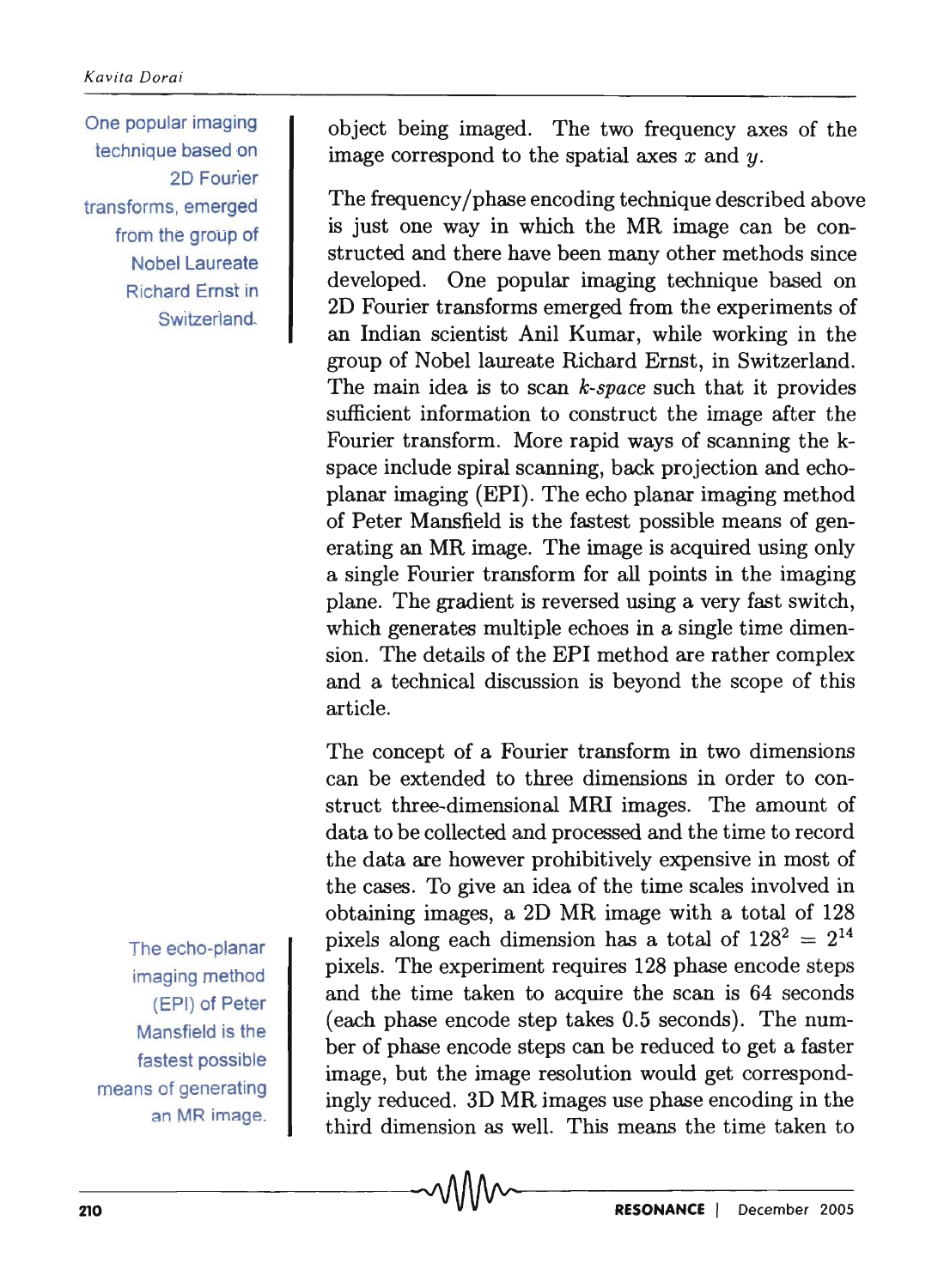acquire a 3D image with 128 pixels along each dimension is 128 times longer than the time taken for the 2D image!

## Framing the Body: MRI as a Detective

Each pixel in the MR image corresponds to some voxel (volume element) in the subject being imaged. The composite signal is represented as pixel brightness. The brightness of the image is a direct measure of NMR signal intensity. How can one differentiate one region of the body from another in an informative way? The key to this question is *contrast:* using light/dark variation in pixel intensity to map different kinds of tissue. Even though proton concentration contributes to signal brightness, it varies only in a range of a few percent throughout most tissues so other parameters must be used for image contrast. Following excitation, all nuclei 'relax' to their equilibrium i.e return to their initial population distribution via a variety of relaxation processes. Spins relax in two different ways, categorized according to whether they exchange energy with their surroundings (spin-lattice relaxation, characterized by the time  $T_1$ ) or with each other (spin-spin relaxation, characterized by the time  $T_2$ ). The most common parameters used for tissue contrast in MRI are the two relaxation times  $T_1$  and  $T_2$ . Protons in different tissues have different and very characteristic relaxation times and the brightness of pixels will then reflect these differences. For example, body fluids like the cerebrospinal fluid (CSF) and blood have  $T_1$ 's of approximately 1 second, whereas water inside cells have *T1's* which are an order of magnitude smaller. *Why* this is so is however a very complex question and the answer is not fully known as yet!

The clinical applications of MRI are almost too numerous to list. The technique can show the differences between gray and white matter in brain scans and can give

The most common parameters used for tissue contrast in MRI are the two relaxation times T. (the spin-lattice relaxation time) and T<sub>c</sub> (the spin-spin relaxation time).

 $\Rightarrow$ 

The clinical applications of MRI are too numerous to list. The technique can show the differences between gray and white matter in brain and can give clear images of organs located within dense bone structure that tend to block X-ray penetration.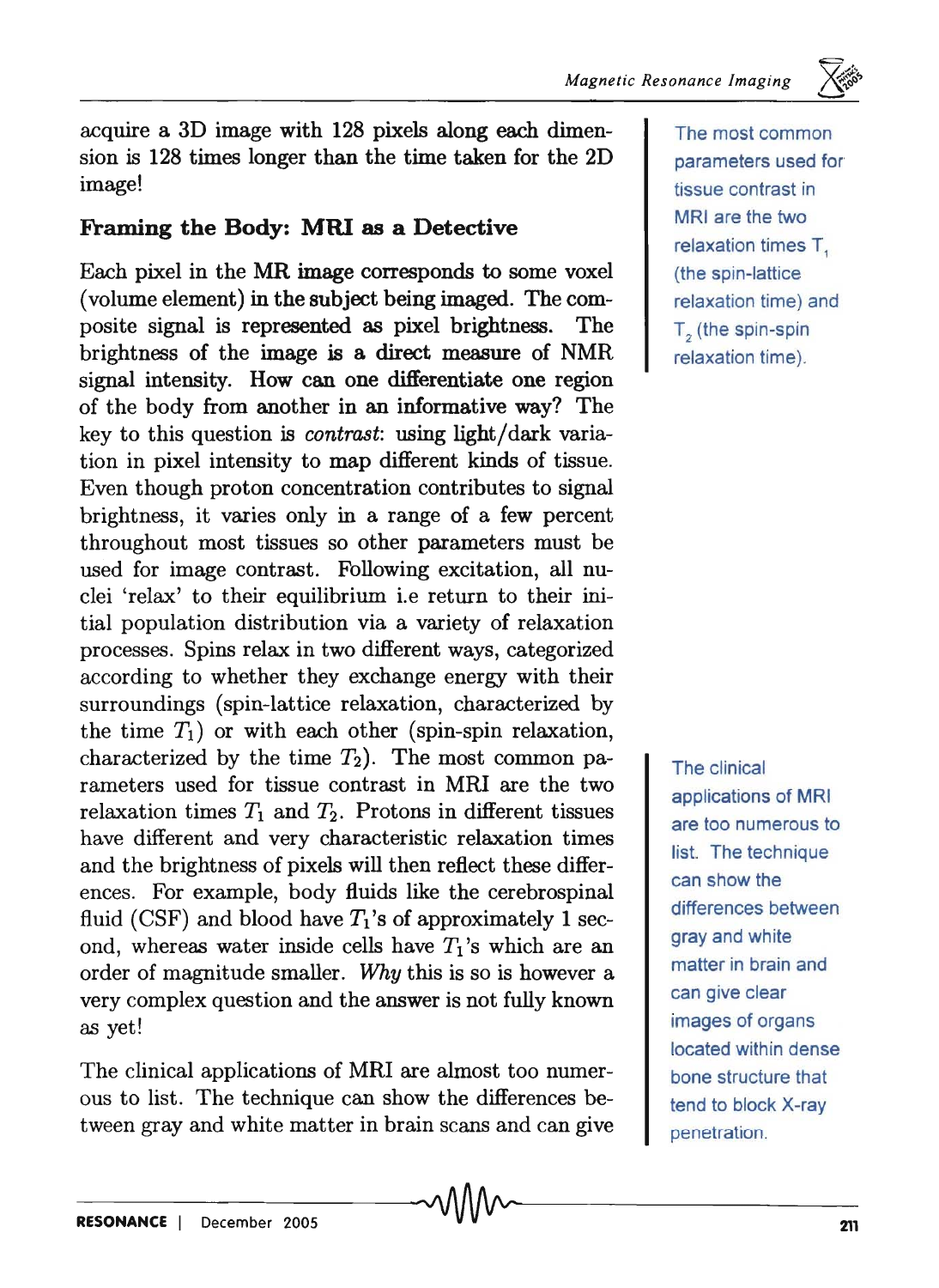Figure 2. MR images of the brain showing tissue contrast and relaxation-weighted differences.

Pictures courtesy the whole brain atlas of the Harvard medical school. http://www.med. harvard.edu/AANLIB/home. html

MRI is an important tool in angiography for studying blood flow and heart function. MRI is also the best technique for detecting brain damage in multiple sclerosis, for detecting brain tumors, and for characterizing spinal cord injuries.



An MR view of a healthy brain. MR image of a brain with a tumor (a metastatic adenocarcinoma).

clear images of organs located within dense bone structures that tend to block X-ray penetration. It is an important tool in angiography for studying heart function and blood flow. MRI is also the best technique for detecting brain damage in multiple sclerosis, for detecting brain tumors, and for characterizing spinal cord injuries. MR images of a healthy brain and a brain with a tumor are shown in *Figure 2.* 

While most soft tissues can be nicely imaged, the heart poses a unique problem. A single heart beat cycle occurs in only a fraction of a second which causes severe motional artifacts in the MR image. The 'shutterspeed' of the MRI camera is not fast enough to freeze the motion and obtain a clear image of the heart. *Cardiac gating* is the technique used to acquire MR images stroboscopically in synchrony with the heart beat. An electrocardiograph monitors electrical activity by detecting small voltages in electrodes attached to the chest. This electrical signal is used to pace the data acquisition and adjust the timing of the RF pulses. The image is then obtained in 128 or 256 heartbeats. Using cardiac gating one can also obtain magnetic resonance *angiograms*  which are pictures of moving blood in the vascular system. Two images are subtracted  $\sim$  one obtained during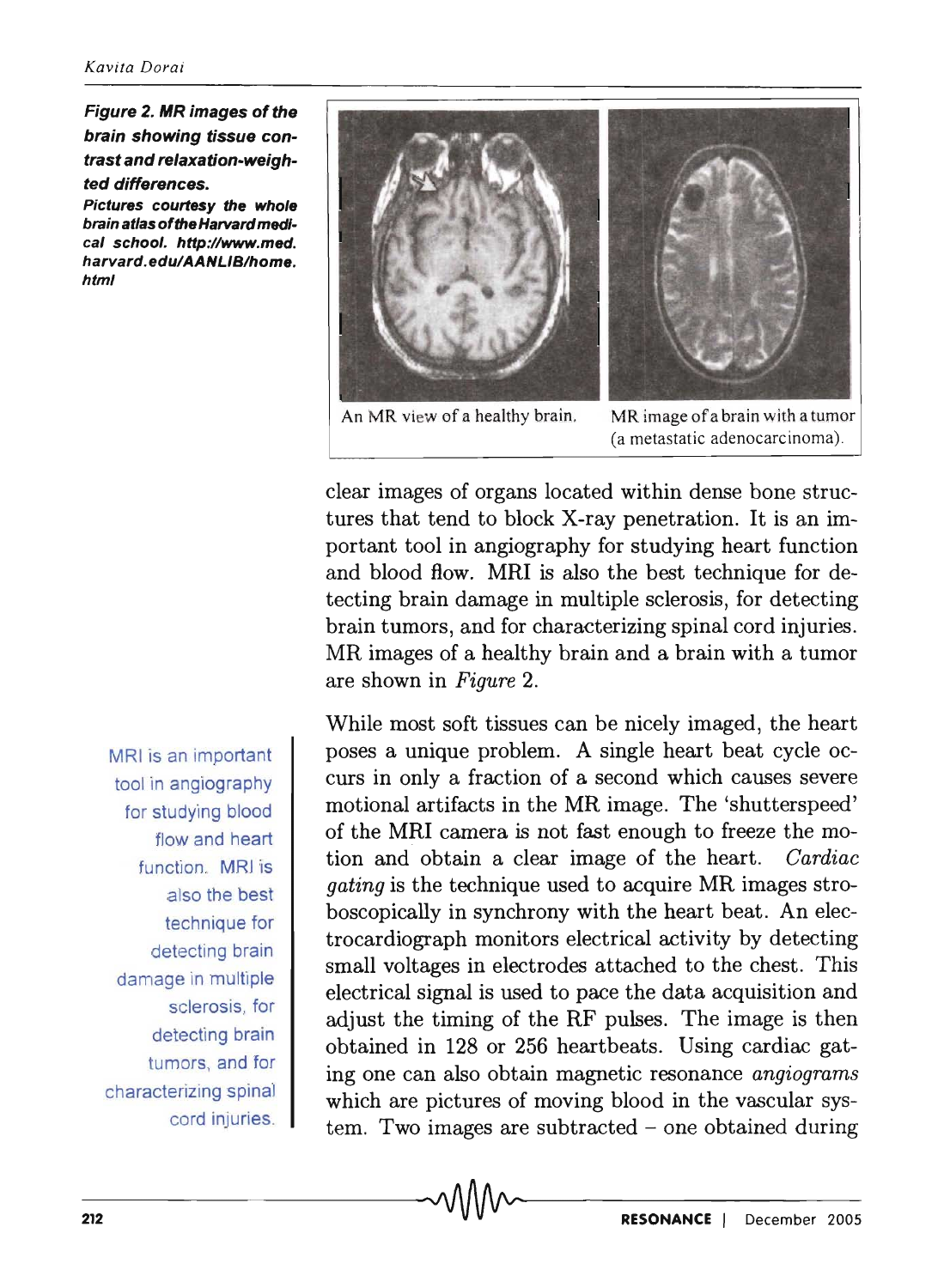

An MR image of a beating human heart.

An angiogram of a kidney.

the *systole* where the left ventricle of the heart is contracted and experiences a surge of blood and the other during the *diastole* when the ventricle is relaxed and the flow rate is lower. An angiogram and an MR image of a beating heart are shown in *Figure* 3.

The brain is the most important organ of the human body and the least understood. The cerebellum is involved in the regulation of movement and is also involved when a new skill has been learned. For example, when learning to play the violin, at first the cerebral cortex controls the fingers, but upon learning, the cerebellum takes over. The thalamus acts as an intermediary in transferring information to the cerebral hemispheres. The hippocampus plays a role in long term memory storage while the hypothalamus mediates emotions and controls hormonal release. The reticular formation, medulla and pons regulate alertness, blood pressure and respiratory mechanisms. What we know about the brain is extremely sketchy, but new models are being evolved every day, and MRI is contributing to our understanding in a major way.

Functional MRI (fMRI) can identify parts of the brain involved in processing sensory data (like perceiving flashing lights) or involved in motor tasks (like clenching the

Figure 3. MR image of the heart in a patient with hypertrophic cardiomyopathy (i.e a very thick heart muscle), and an angiogram of a kidney after a catheter has been placed in the rena' artery. The images were obtained using cardiac gating.

Pictures courtesy the NCI-Frederick Institute. http:// www./ecb.ncifcrf.gov/f1icker/ heartMriFlkPair.html and the **National Institutes of Health** http://dir.nhlbi.nih.govllrp/ labs/cardiology/renalmra.htm respectively.

Functional MRI (fMRI) can identify parts of the brain involved in various activities. Activation results in increased blood flow to that part of the brain.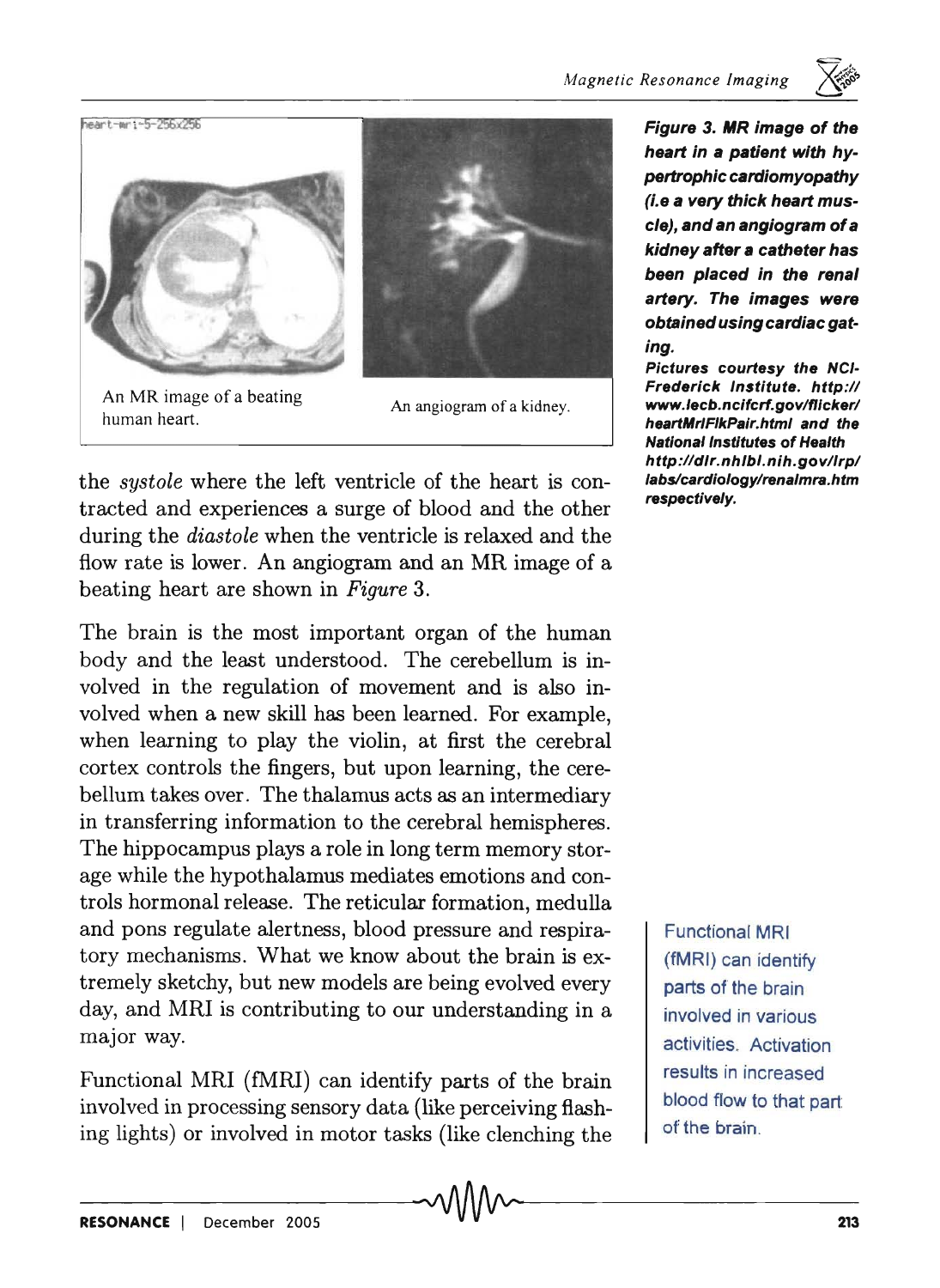The brains of bilingual subjects show more activity in diverse areas of the brain.

fist or flexing the fingers). Activation of the part of the brain engaged in this particular activity results in increased blood flow to that part. The magnetic properties of blood depend on the amount of oxygen it carries and can then be used by NMR to identify that part. By subtracting  $T_2$ -weighted images obtained during a rest period and while the brain is performing a particular task, only those areas that experience neuronal activation can be highlighted in the MR image. *Figure* 4 shows the results of an fMRI study where different parts of the brain are activated when human subjects were asked to use Spanish and English words to name the same object. The study shows that the brains of bilingual subjects show more activity in diverse areas of the brain as compared to those who are proficient only in a single language. The fMRI technique is helping us understand the basic functioning of the brain, and can be used to study how the brain functions in psychiatric disorders.

# Concluding Remarks

MRI has become the most popular medical diagnostics tool in use today. The major advantage of MRI is its non-invasive character. Unlike X-ray or CT scans, it has no radiation risks, and hence does not destroy or damage tissues. To honor this important breakthrough, the Nobel Prize in medicine was awarded on October 6th 2003 jointly to a chemist and a physicist for their contributions to MRI. Paul C Lauterbur, a professor at the University of Illinois (USA), first demonstrated that two-dimensional images could be obtained by applying field gradients to the main magnetic field. Sir Peter Mansfield, emeritus professor at Nottingham University (UK), mathematically analyzed the MRI signal, and also developed methods to obtain very fast images (the echo planar imaging technique briefly mentioned earlier).

The future of MRI is promising: already cognitive psychologists and neurobiologists have begun to use fMRI

The major advantage of MRI is its non-invasive character and unlike X-rays has no radiation risks.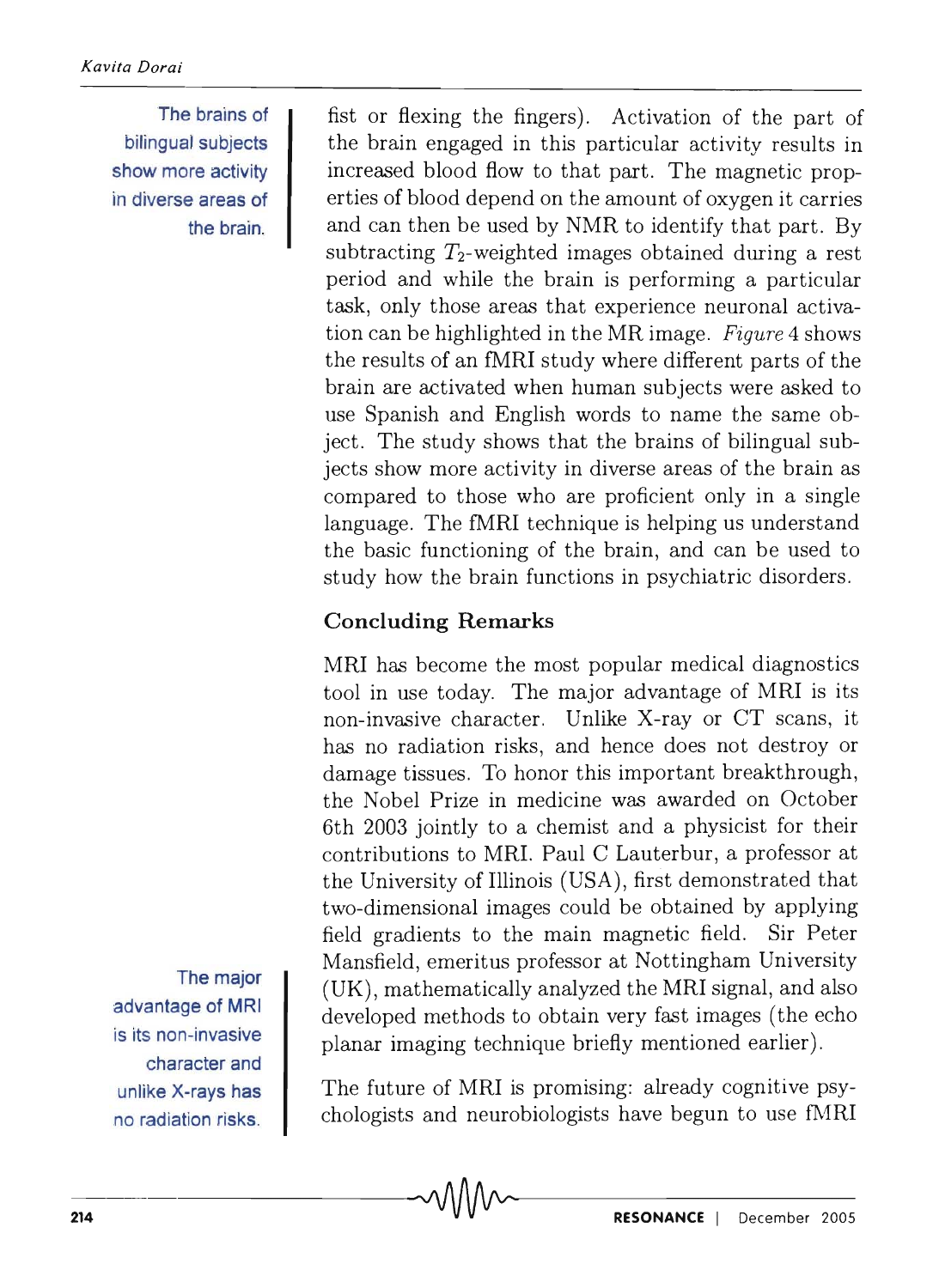



Figure 4. fMRI images of the brain during a language study involving performance between singlelanguage and dual-language picture naming in a group of three Spanish-English bilingual subjects. Picture courtesy researchers at the University of California, San Diego http://crl.ucsd.edu/bilingual/fMRI3.html.